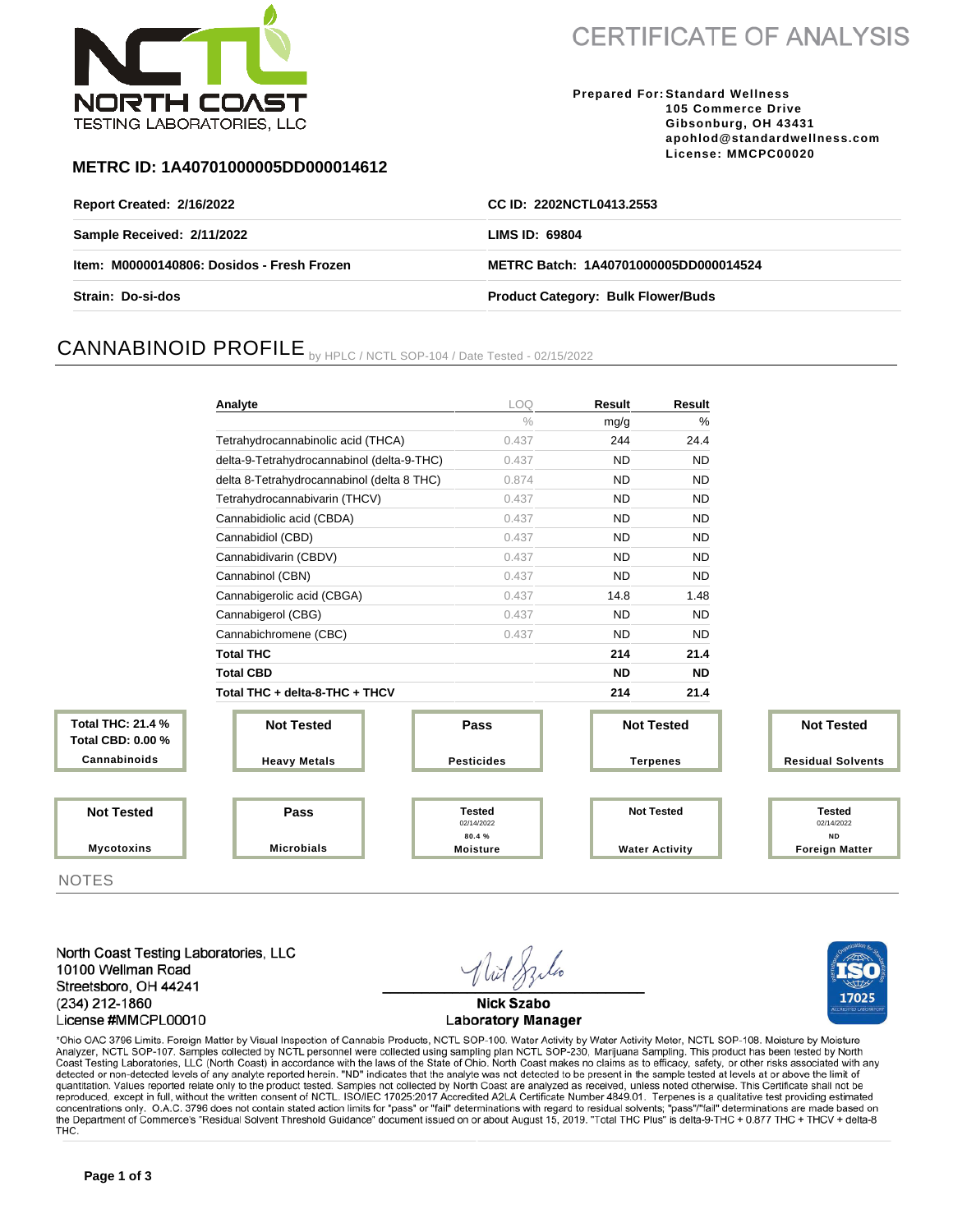

**CERTIFICATE OF ANALYSIS** 

### **Prepared For: Standard Wellness 105 Commerce Drive Gibsonburg, OH 43431 apohlod@standardwellness.com License: MMCPC00020**

## **METRC ID: 1A40701000005DD000014612**

| Report Created: 2/16/2022                  | CC ID: 2202NCTL0413.2553                  |
|--------------------------------------------|-------------------------------------------|
| Sample Received: 2/11/2022                 | LIMS ID: 69804                            |
| Item: M00000140806: Dosidos - Fresh Frozen | METRC Batch: 1A40701000005DD000014524     |
| Strain: Do-si-dos                          | <b>Product Category: Bulk Flower/Buds</b> |

# Microbials by 3M Petrifilm / NCTL SOP-101 / Date Tested - 02/14/2022

| Analyte                              | nc    | OAC-3796    | Result    | <b>Status</b> |
|--------------------------------------|-------|-------------|-----------|---------------|
|                                      | cfu/q | cfu/g Limit | cfu/q     |               |
| Bile-Tolerant Gram-Negative Bacteria |       | 1000        | <b>ND</b> | Passed        |
| E. Coli                              |       |             | <b>ND</b> | Passed        |
| Salmonella                           |       |             | <b>ND</b> | Passed        |
| <b>Total Aerobic Bacteria</b>        |       | 100000      | <b>ND</b> | Passed        |
| <b>Total Coliforms</b>               |       | 1000        | <b>ND</b> | Passed        |
| Total Yeast & Mold                   |       | 10000       | <b>ND</b> | Passed        |

**NOTES** 

MICRO22021402

North Coast Testing Laboratories, LLC 10100 Wellman Road Streetsboro, OH 44241 (234) 212-1860 License #MMCPL00010

**Nick Szabo Laboratory Manager** 



\*Ohio OAC 3796 Limits. Foreign Matter by Visual Inspection of Cannabis Products, NCTL SOP-100. Water Activity by Water Activity Meter, NCTL SOP-108. Moisture by Moisture Analyzer, NCTL SOP-107. Samples collected by NCTL personnel were collected using sampling plan NCTL SOP-230, Marijuana Sampling. This product has been tested by North<br>Coast Testing Laboratories, LLC (North Coast) in accord quantitation. Values reported relate only to the product tested. Samples not collected by North Coast are analyzed as received, unless noted otherwise. This Certificate shall not be reproduced, except in full, without the written consent of NCTL. ISO/IEC 17025:2017 Accredited A2LA Certificate Number 4849.01. Terpenes is a qualitative test providing estimated concentrations only. O.A.C. 3796 does not contain stated action limits for "pass" or "fail" determinations with regard to residual solvents; "pass"/"fail" determinations are made based on the Department of Commerce's "Resi THC.